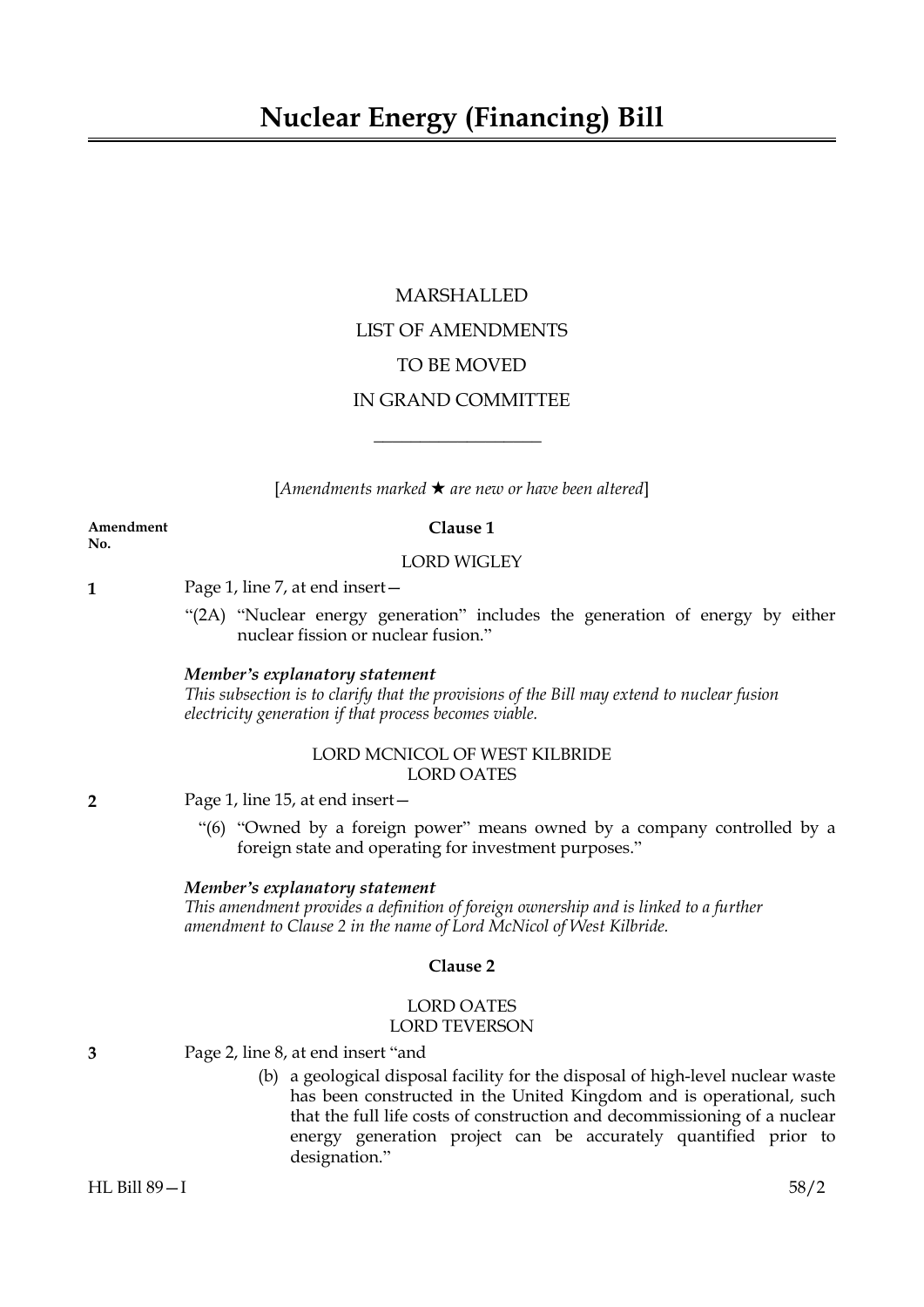*This amendment would prevent the Secretary of State from designating a company under the Act until such time as a geological disposal facility for the disposal of high-level nuclear waste has been constructed in the United Kingdom and is operational.*

# LORD FOSTER OF BATH LORD TEVERSON

**4** Page 2, line 14, leave out from "project" to end and insert "will result in value for money, as evidenced by the publication of the Value for Money assessments conducted to date."

#### *Member's explanatory statement*

*This amendment would require the Secretary of State to provide stronger evidence that the project will result in value for money through publication of such assessments carried out to date.*

# LORD OATES LORD TEVERSON BARONESS BENNETT OF MANOR CASTLE

**5**\* Page 2, line 14, at end insert "and has laid a report before Parliament setting out the reasons for that opinion, including—

- (i) an estimate of the electricity price payable to the company over the period during which the nuclear energy generation project is generating electricity, and the modelling, assumptions and all relevant material underlying such an estimate;
- (ii) an estimate of the regulated asset base charge payable by consumers in each year until the nuclear project is generating electricity, including the modelling, assumptions and all relevant material underlying such an estimate;
- (iii) an estimate of the costs of decommissioning the project, how such costs will be met, and the modelling, assumptions and all relevant material underlying such an estimate."

#### *Member's explanatory statement*

*This amendment would require the Secretary of State to publish a report setting out the reasons for their opinion that designating the nuclear company is likely to result in value for money.*

# LORD OATES

# LORD TEVERSON

#### **6** Page 2, line 14, at end insert—

"(c) the Secretary of State is of the opinion that the United Kingdom's generation capacity will include sufficient backup capability should the nuclear energy generation project suffer significant outages or be unable to generate electricity entirely, and has laid before Parliament a report setting out the reasons for that opinion."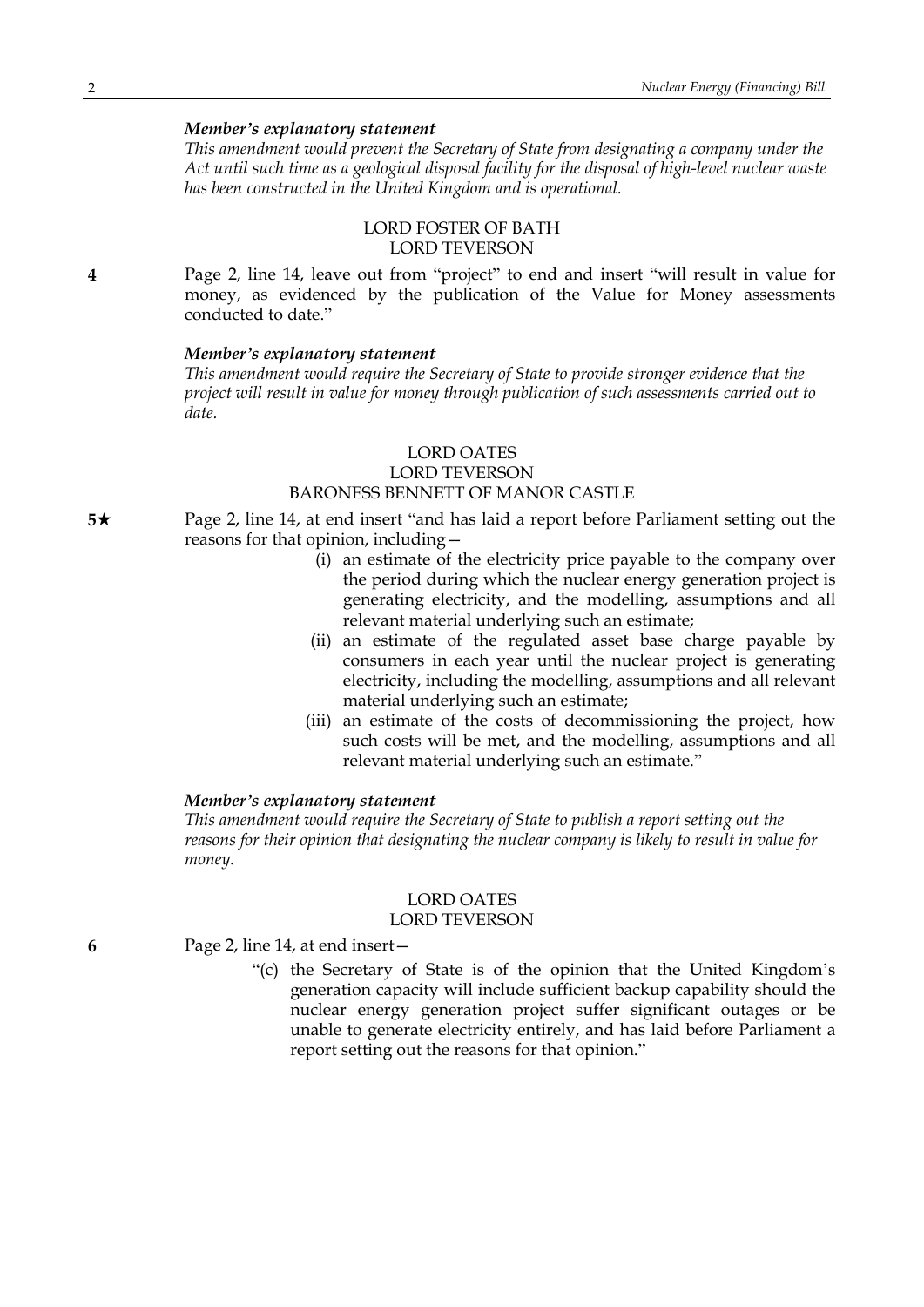*This amendment would establish an additional designation criterion requiring the Secretary of State to be of the opinion that the United Kingdom's generation capacity will include sufficient backup capability should the nuclear energy generation project suffer significant outages or be unable to generate electricity entirely.*

# BARONESS BENNETT OF MANOR CASTLE

#### **7** Page 2, line 14, at end insert—

- "(c) the nuclear company is one or more of the following  $-$ 
	- (i) a not-for-profit entity;
		- (ii) a cooperative;
		- (iii) a community interest company;
		- (iv) wholly owned by one or more public authorities in the United Kingdom."

## *Member's explanatory statement*

*This would require nuclear companies to be either not-for-profit, a cooperative, a Community Interest Company, or wholly owned by UK public authorities in order to qualify for the financing scheme established in the Bill.*

#### **8** Page 2, line 14, at end insert—

"(c) the nuclear company is a company registered in England and Wales or in Scotland."

#### *Member's explanatory statement*

*This would require nuclear companies to be registered in the United Kingdom, and therefore fully subject to UK company law and taxation, in order to qualify for the financing scheme established in the Bill.*

# LORD MCNICOL OF WEST KILBRIDE LORD OATES

- **9** Page 2, line 14, at end insert—
	- "(c) the nuclear company is not owned, wholly or in part, by a foreign power, and
	- (d) the fuel rods for the company's reactor are supplied by a company based in the United Kingdom."

#### *Member's explanatory statement*

*This amendment prevents the Secretary of State from designating a nuclear company owned or part-owned by the agents of a foreign power and ensures that the fuelling of the designated company's reactor is provided by a UK based company.*

# LORD MCNICOL OF WEST KILBRIDE

**10** Page 2, line 14, at end insert—

- "(c) the Secretary of State is of the opinion that—
	- (i) the nuclear company is able to complete the project, or
	- (ii) arrangements are in place should the nuclear company be unable to complete the project."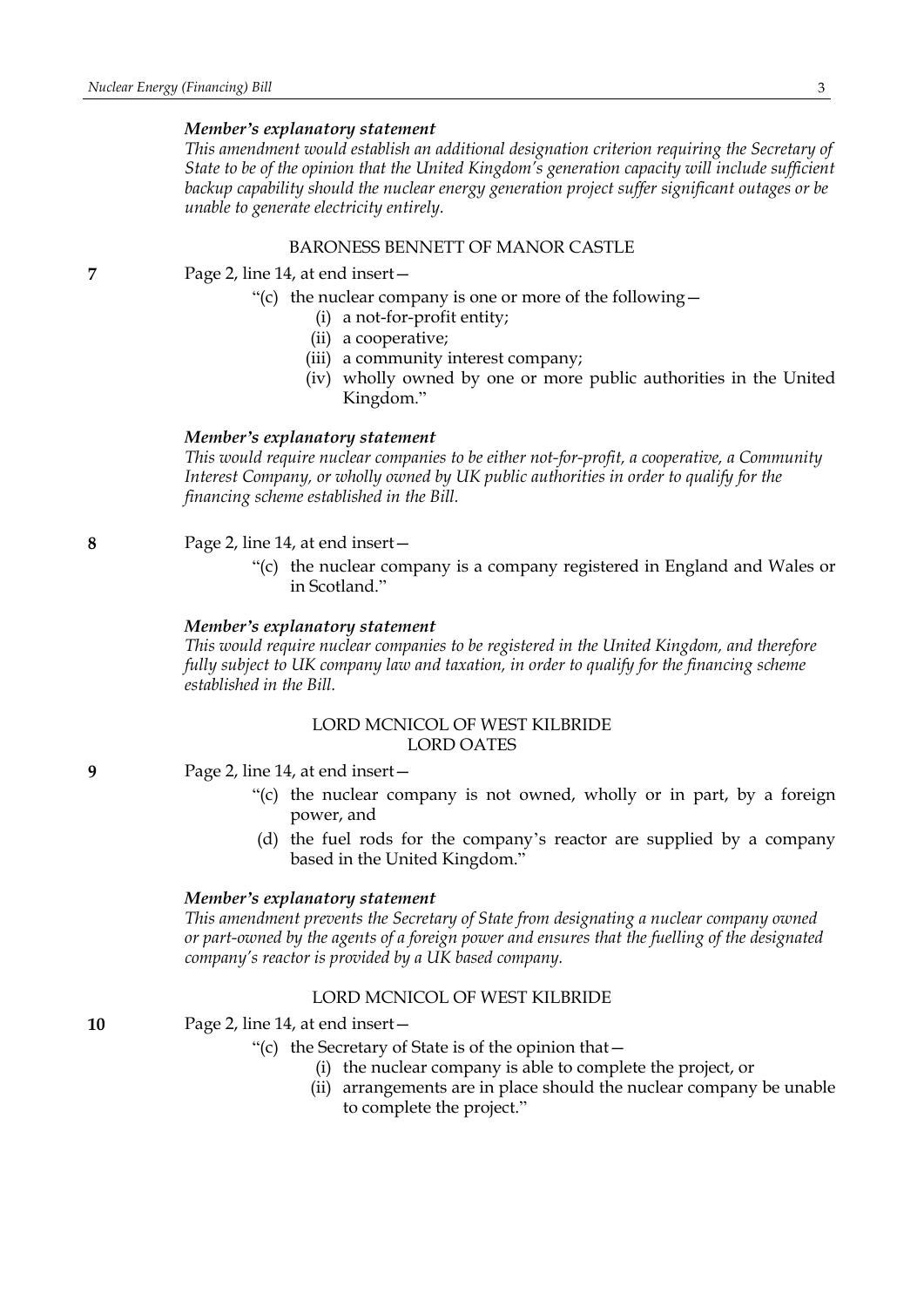*This amendment would prevent the Secretary of State designating a company to undertake a nuclear energy generation project unless they are of the opinion that the company will be able to complete the project, or suitable contingency plans are in place.*

# LORD VAUX OF HARROWDEN

**11** Page 2, line 14, insert—

"(c) the Secretary of State is satisfied that the identity of any party which directly or indirectly owns or controls more than 10% of the nuclear company has been verified."

#### *Member's explanatory statement*

*This amendment would ensure that the ultimate ownership or control of any nuclear company must be identified and verified before they can be designated.*

# LORD FOSTER OF BATH LORD TEVERSON BARONESS BENNETT OF MANOR CASTLE

- **12** Page 2, line 15, at end insert—
	- "(5) In this section "sufficiently advanced" has the meaning given to it by guidance published by the Department for Business, Energy and Industrial Strategy."

#### *Member's explanatory statement*

*This amendment would require BEIS to define "sufficiently advanced" in guidance.*

# **Clause 3**

## LORD OATES BARONESS BENNETT OF MANOR CASTLE

- **13** Page 2, line 26, at end insert—
	- "(c) publish an independent assessment of the impact on consumer energy bills."

#### *Member's explanatory statement*

*This amendment would require the Secretary of State to publish an independent assessment of the impact on consumer bills of the RAB before designating a nuclear company under section 2(1).*

#### LORD FOSTER OF BATH

**14** Page 2, line 36, at end insert—

"(fa) the relevant upper tier local authority covering the site for the nuclear project;"

# *Member's explanatory statement*

*This amendment would require the Secretary of State to consult the relevant upper tier local authority before designating a nuclear company under section 2(1).*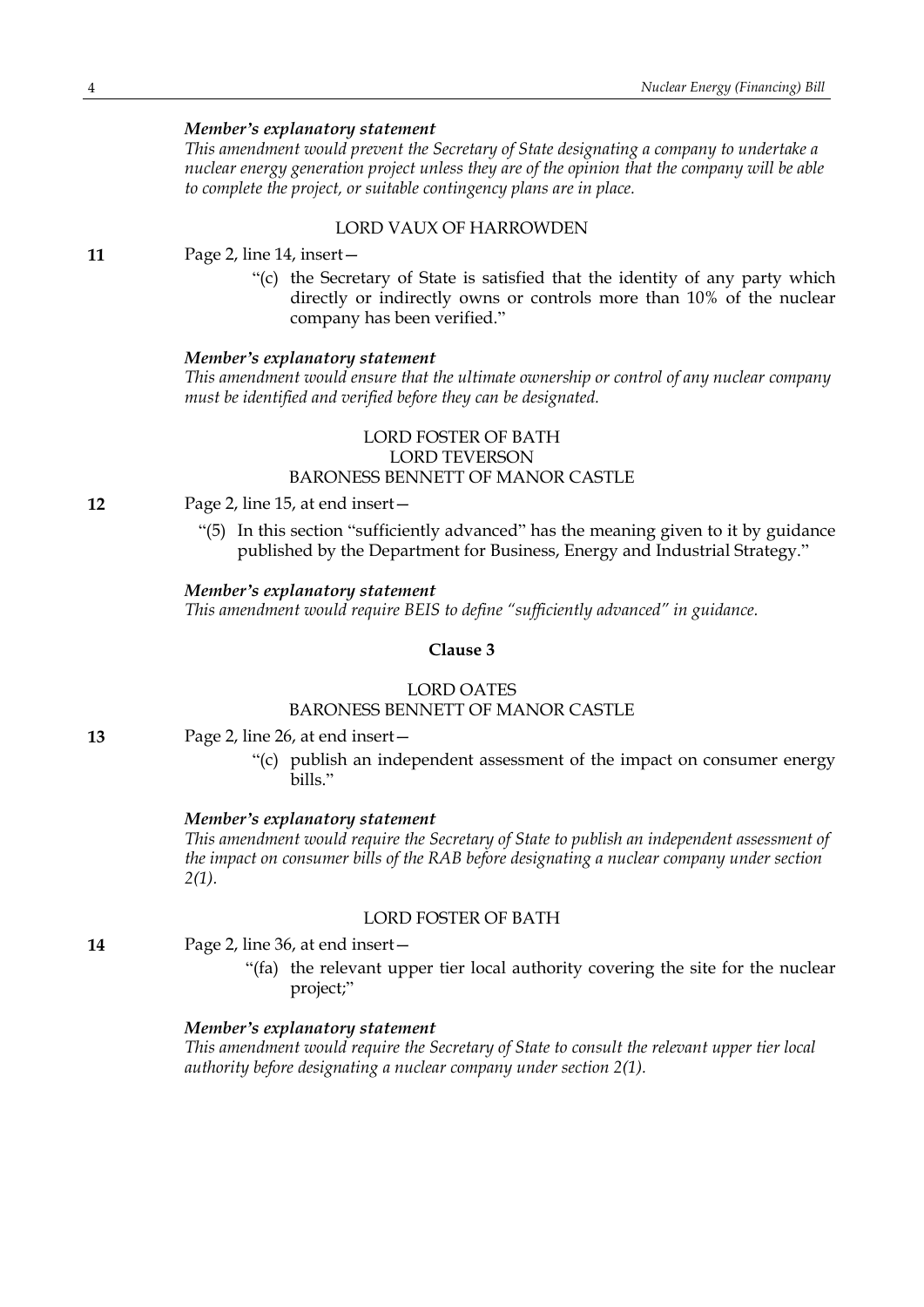|            | BARONESS BENNETT OF MANOR CASTLE                                                                                                                                                                                                |
|------------|---------------------------------------------------------------------------------------------------------------------------------------------------------------------------------------------------------------------------------|
| 15 $\star$ | Page 2, line 36, at end insert –                                                                                                                                                                                                |
|            | "(fa) persons living or regularly working within a 50 mile radius of the<br>proposed site;"                                                                                                                                     |
|            | LORD MCNICOL OF WEST KILBRIDE                                                                                                                                                                                                   |
| 16         | Page 3, line 2, at end insert ", including -<br>(i) the anticipated electricity generation of the nuclear project, and<br>(ii) whether the project is likely to generate other outputs, including<br>hydrogen, as by-products," |
|            | <b>LORD WIGLEY</b>                                                                                                                                                                                                              |
| 17         | Page 3, line 7, at end insert -                                                                                                                                                                                                 |
|            | "(ca) details of conditions imposed by the Secretary of State under subsection<br>$(6)(c)$ , and"                                                                                                                               |
|            | LORD FOSTER OF BATH<br><b>LORD OATES</b>                                                                                                                                                                                        |
| 18         | Page 3, line 8, at end insert -                                                                                                                                                                                                 |
|            | "(e) detail of any public funding agreed as part of the project development<br>and the services being provided for this funding."                                                                                               |
|            | Member's explanatory statement                                                                                                                                                                                                  |
|            | This amendment aims to provide additional transparency about taxpayers' money allocated to<br>a project before a Final Investment Decision has been taken.                                                                      |
|            | LORD MCNICOL OF WEST KILBRIDE                                                                                                                                                                                                   |
| 19         | Page 3, line 8, at end insert $-$                                                                                                                                                                                               |
|            | "(5A) Where conditions are imposed under subsection $(5)(c)$ , these may include<br>duties on the nuclear company to $-$                                                                                                        |
|            | (a) promote equality, diversity and inclusion principles during the lifetime<br>of the nuclear project;                                                                                                                         |
|            | $\mathbf{a}$ , and $\mathbf{a}$ , and $\mathbf{a}$ , and $\mathbf{a}$ , and $\mathbf{a}$ , and $\mathbf{a}$ , and $\mathbf{a}$                                                                                                  |

- (b) pursue good industrial relations during the lifetime of the nuclear project;
- (c) publish details of contracts entered into by the designated nuclear company, where these contracts relate to the construction and operation of the nuclear project;
- (d) collect data relating to the quantity and value of domestically produced goods and fuel utilised during the construction and operation of the nuclear project, and to publish such data annually."

*This amendment specifies a variety of conditions which the Secretary of State may wish to impose on a nuclear company as part of the designation process. The conditions listed reflect some of the terms agreed between GMB and EDF as part of the Hinckley C project.*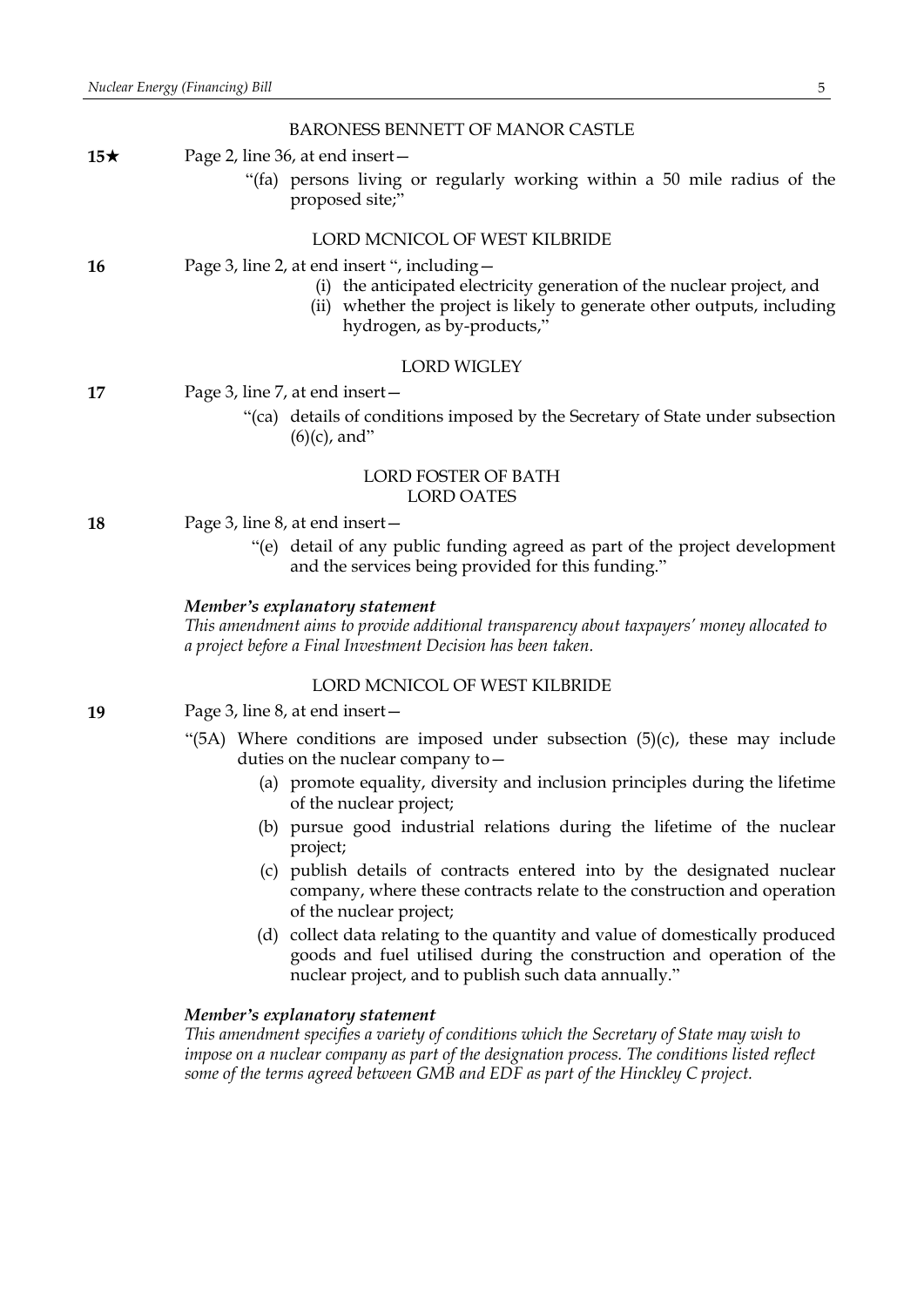#### LORD WIGLEY

**20** Page 3, line 13, at end insert—

- "(c) impose conditions providing for—
	- (i) the designation of responsibility for decommissioning of the project,
	- (ii) the extent of the nuclear company's liability for decommissioning and rendering the site safe, and
	- (iii) a specific undertaking that beyond any liability limits in money or time limitation all residual costs of decommissioning are paid out of money provided by Parliament."

#### *Member's explanatory statement*

*This amendment aims to ensure that responsibility for meeting the cost of decommissioning are transparent.*

# **Clause 4**

#### LORD FOSTER OF BATH

- **21** Page 4, line 5, at end insert—
	- "(fa) the relevant upper tier local authority covering the site for the nuclear project,"

#### *Member's explanatory statement*

*This amendment would require the Secretary of State to consult the relevant upper tier local authority under this section.*

#### **Clause 5**

#### LORD VAUX OF HARROWDEN

**22** Page 4, line 16, leave out "either" and insert "any"

# *Member's explanatory statement*

*This amendment is linked to an amendment to Clause 2 in the name of Lord Vaux. It would ensure that the Secretary of State may revoke a designation if the Secretary of State is no longer satisfied that the ownership of the designated nuclear company has been verified.*

#### BARONESS BENNETT OF MANOR CASTLE

**23**★ Page 4, line 34, at end insert —

"(6) Where a designated nuclear company is sold to a company that fails to meet the financial or other requirements required for the original designation, the Secretary of State must revoke the company's designation."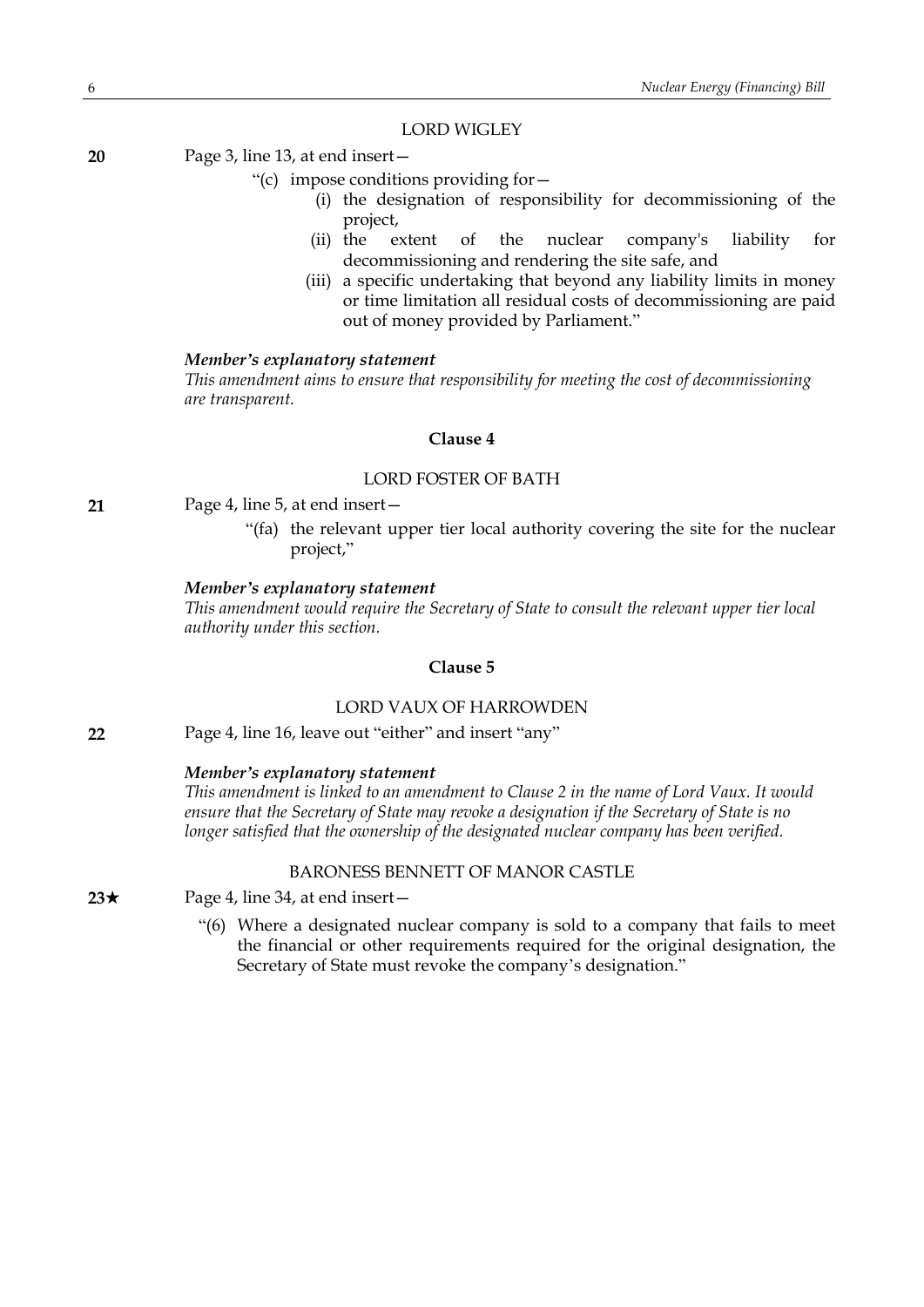# **After Clause 5**

# LORD VAUX OF HARROWDEN

#### **24**★ Insert the following new Clause —

#### **"Changes in ownership of designated nuclear companies to be identified**

- (1) A designated nuclear company must notify the Secretary of State about the identity of any party which gains direct or indirect ownership or control of more than 10% of the company within the period of one month beginning with the day on which that party gains such ownership or control.
- (2) If a nuclear company fails to notify the Secretary of State in accordance with subsection (1), the Secretary of State may permanently or temporarily revoke the nuclear company's designation.
- (3) The Secretary of State may permanently or temporarily revoke the nuclear company's designation if the Secretary of State is of the opinion that a party identified under subsection (1) is not a fit or proper person or company to own or control a nuclear company."

# *Member's explanatory statement*

*This amendment is linked to amendments to Clauses 2 and 5 in the name of Lord Vaux. It aims to ensure that any changes in ownership of a designated nuclear company are notified in a timely manner and gives the Secretary of State the power to terminate a designation if that* does not happen or if the Secretary of State is of the opinion the new beneficial owner is not a *suitable person to own or control a nuclear company.*

# **Clause 6**

#### LORD MCNICOL OF WEST KILBRIDE

# **25** Page 5, line 3, at end insert—

- "(2A) Prior to exercising the power under subsection (1), the Secretary of State must lay before both Houses of Parliament a statement setting out how, in the opinion of the Secretary of State, the proposed use of the power will facilitate investment in the—
	- (a) design,
	- (b) construction, and
	- (c) commissioning,

of nuclear energy generation projects."

#### *Member's explanatory statement*

*This amendment would make the exercising of the power under subsection (1) conditional on the Secretary of State laying a statement on the proposed use of the power before both Houses of Parliament.*

# LORD FOSTER OF BATH LORD OATES

**26** Page 5, line 19, leave out paragraph (e)

# *Member's explanatory statement*

*This amendment is intended to probe the meaning of "appropriate incentives" in this paragraph.*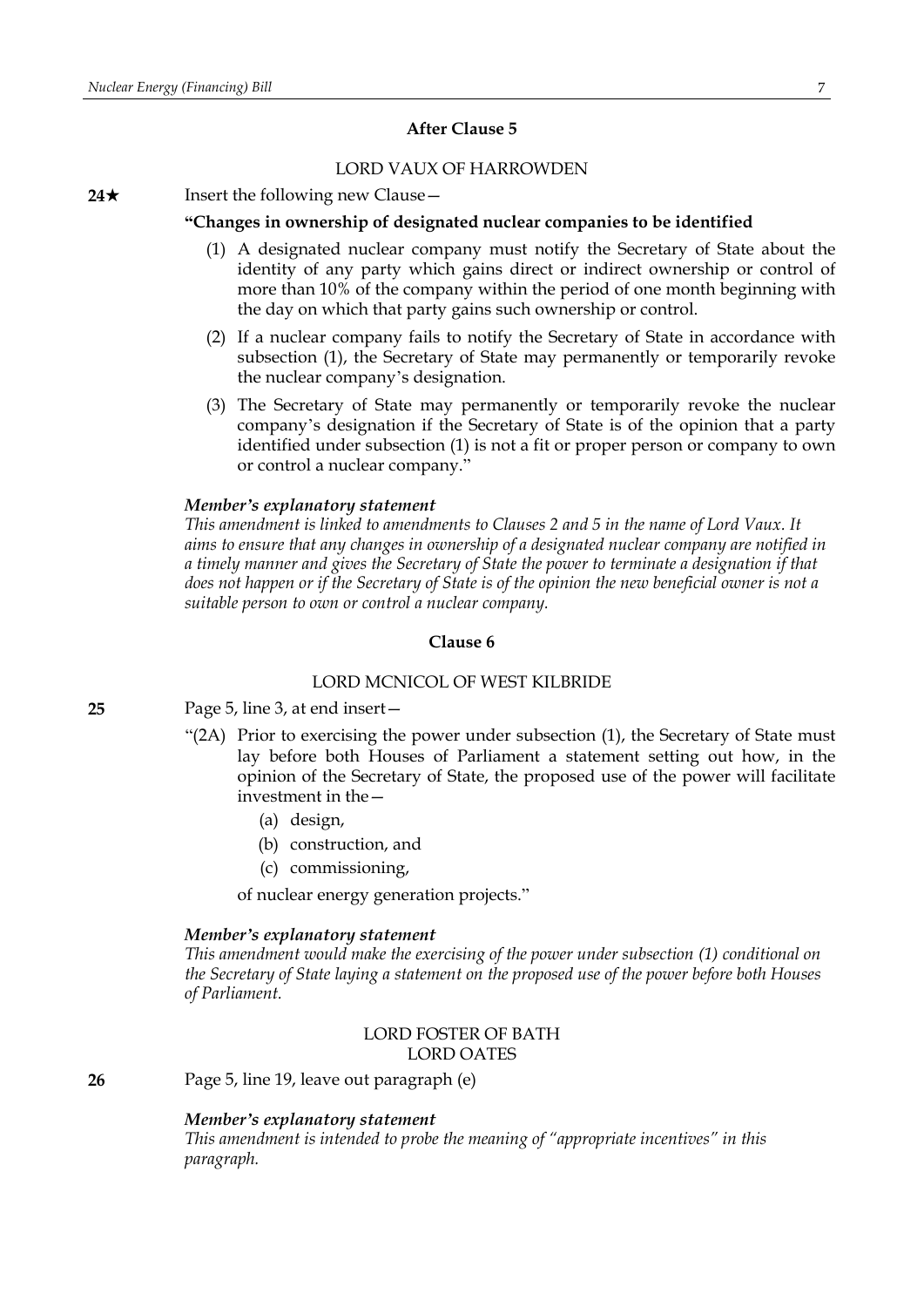# LORD FOSTER OF BATH LORD WIGLEY

- **27** Page 5, line 21, at end insert—
	- "(4A) The Secretary of State must lay a report before Parliament in respect of each project in relation to which a nuclear company has been designated under section 2(1) before exercising the power under section 6(1), which must include—
		- (a) the expected overall capital cost of the prospective project,
		- (b) the expected up-front cost of the prospective project,
		- (c) the general terms of the project for the sale of electricity onto the grid, including—
			- (i) a statement of whether the Government has offered the nuclear company a minimum floor price mechanism for the sale of electricity onto the National Grid,
			- (ii) the minimum floor price mechanism included in any arrangement including any inflationary or baseline indices, and
			- (iii) the duration in years of any such arrangement under subparagraph (ii),
		- (d) completed value for money assessments for the project, and
		- (e) how decommissioning costs of the project will be met, including in the event of insolvency of the nuclear energy company, setting out any role  $for -$ 
			- (i) revenue collection contracts, including any percentage specifically dedicated to decommissioning costs,
			- (ii) protection of decommissioning payments for time of need,
			- (iii) insurances, and
			- (iv) consumer risk."

#### *Member's explanatory statement*

*In respect of new nuclear projects, this amendment would require the Secretary of State to lay before Parliament a report on the up-front and overall expected cost of the project, details of any agreement reached on terms for the sale of electricity onto the National Grid and how decommissioning costs will be met, including in the event of the nuclear company becoming insolvent.*

# **After Clause 6**

#### LORD FOSTER OF BATH LORD OATES

#### **28** Insert the following new Clause—

#### **"Independent assessment of the impact on consumer bills of a project**

- (1) In respect of each project in relation to which a nuclear company has been designated under section 2(1), before exercising the power under section 6(1), the Secretary of State must commission an impact assessment by an independent agency or company of the implications of the project for domestic consumer bills and publish its report.
- (2) The report under subsection (1) must be approved by the House of Commons before any agreement that would lead to licence modifications may become contractually binding."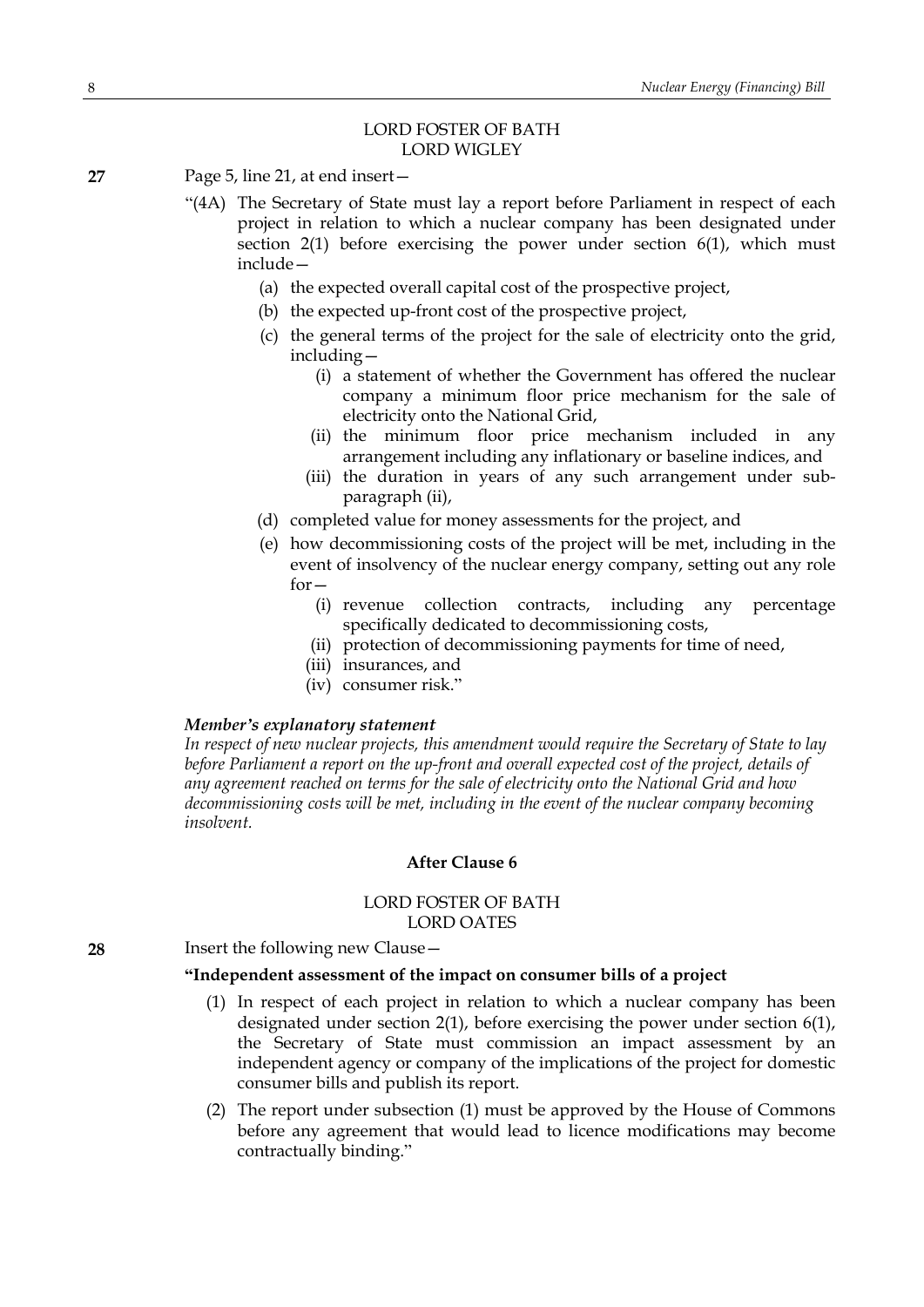*This new Clause would require an independent impact assessment to be conducted and approved by the House of Commons before licence modifications were permitted.*

#### **Clause 7**

# LORD MCNICOL OF WEST KILBRIDE

**29** Page 7, line 8, at end insert—

- "(3A) When exercising the power in subsection (1), the Secretary of State must—
	- (a) not cause the excess of expenditure being incurred over the allowable revenue cap to lead to further charges upon revenue collection contracts, and
	- (b) lay before both Houses of Parliament a statement setting out how the adjustment to the company's allowed revenue will be made without relying on revenue collection contracts."

#### *Member's explanatory statement*

*This amendment would require the Secretary of State, when exercising the power under subsection (1), to take steps to prevent further charges being imposed upon revenue collection contracts, and to lay a statement before both Houses of Parliament on the steps taken.*

# **Clause 8**

# LORD FOULKES OF CUMNOCK

**30** Page 7, line 32, at end insert "unless the Secretary of State considers it in the public interest not to consult Scottish Ministers and the Scottish Environment Protection Agency,"

#### LORD FOSTER OF BATH

- **31** Page 7, line 34, at end insert—
	- "(ga) the relevant upper tier local authority covering the site for the nuclear project,"

#### *Member's explanatory statement*

*This amendment would require the Secretary of State to consult the relevant upper tier local authority under this section.*

# LORD FOSTER OF BATH LORD OATES

**32** Page 8, line 11, leave out "as soon as reasonably practicable after" and insert "before"

# *Member's explanatory statement*

*This amendment would require the Secretary of State to publish a report on licence modifications before such changes are made.*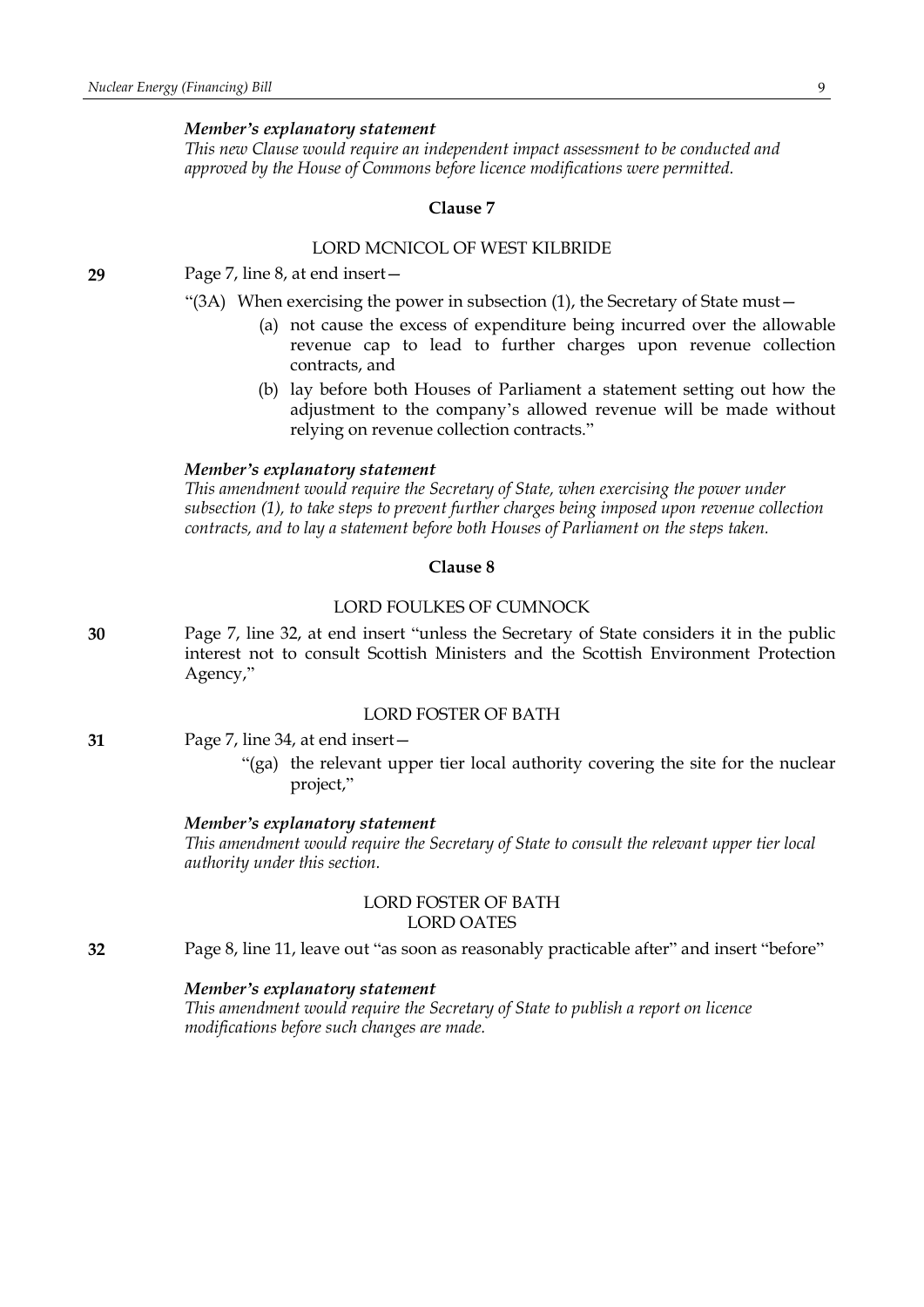# **Clause 13**

# LORD OATES LORD FOSTER OF BATH

**33** Page 11, line 27, at end insert—

- "(A1) The primary duty of the Secretary of State is to publish all material relevant to—
	- (a) costs that may be incurred by the taxpayer arising from any provision of this Act,
	- (b) the determination of the regulated asset base charge that may be levied on consumers under the powers in this Act, and
	- (c) the cost to consumers of electricity produced by the project."

# *Member's explanatory statement*

*This amendment would place a primary duty on the Secretary of State to publish all material relevant to (a) costs that might be incurred by the taxpayer arising from any provision of the Act; (b) the determination of the regulated asset base charge that may be levied on consumers under the powers of this Act; and (c) the cost to consumers of electricity produced by the project.*

**34** Page 11, line 28, at beginning insert "In exceptional circumstances,"

### *Member's explanatory statement*

*This amendment makes provisions about the exclusion of sensitive material.*

**35** Page 11, line 35, after "to" insert "seriously"

# *Member's explanatory statement*

*This amendment makes provisions about the exclusion of sensitive material.*

- **36** Page 11, line 35, at end insert "where the Secretary of State has made a statement to Parliament that the prejudice to commercial interests is of such seriousness that it outweighs the public interest in—
	- (i) the publication of material relevant to any charge on public funds arising from any provision of this Act;
	- (ii) the determination of the regulated asset base charge that may be levied on consumers under the powers in this Act; and
	- (iii) the cost to consumers of electricity produced by the project,"

# *Member's explanatory statement*

*This amendment makes provisions about the exclusion of sensitive material.*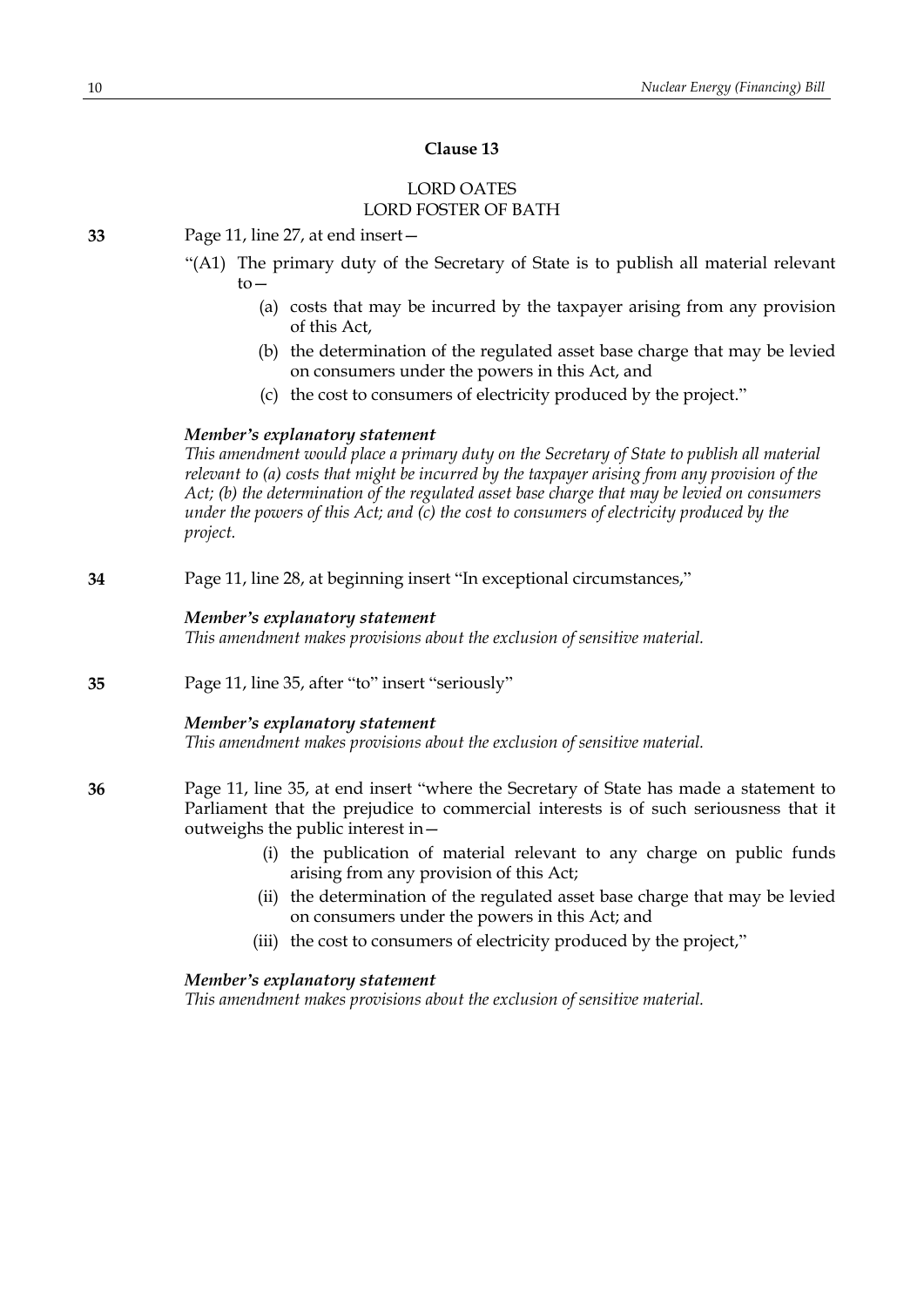# **Clause 19**

# LORD OATES LORD TEVERSON

**37** Page 16, line 12, at end insert—

"(4A) Revenue regulations must make provision to prevent electricity suppliers from recovering the costs of paying a revenue collection counterparty from customers claiming Universal Credit."

#### *Member's explanatory statement*

*This amendment would mean that electricity bill payers who qualify for Universal Credit would not be liable for levies on their bills that pay into the RAB revenue collection fund.*

> LORD MCNICOL OF WEST KILBRIDE *As an amendment to Amendment 37*

**38** After "Universal Credit" insert ", or any legacy benefits specified in the regulations"

#### *Member's explanatory statement*

*This amendment would extend the scope of the amendment tabled by Lord Oates to make clear that costs may not be recovered from customers who claim certain legacy benefits.*

#### **Clause 32**

#### LORD MCNICOL OF WEST KILBRIDE

**39** Page 24, line 28, at end insert—

- "(5A) If the Secretary of State is of the opinion that a relevant licensee nuclear company cannot be rescued as a going concern, or that a transfer of the undertaking to a wholly owned subsidiary will not result in the establishment of a going concern, the Secretary of State must, as soon as practicable—
	- (a) undertake an assessment of the merits of establishing a Governmentowned company into which the assets, liabilities and undertakings of the relevant licensee nuclear company may be transferred in order to allow electricity supply to be commenced or continued, and
	- (b) lay the outcome of the assessment before both Houses of Parliament."

#### *Member's explanatory statement*

*Where the Secretary of State is of the opinion that a failed company cannot be rescued as a going concern or successfully have its assets transferred to a subsidiary, this amendment would require the Government to assess the case for establishing a state-owned company to continue operations.*

# LORD FOSTER OF BATH LORD OATES

**40** Page 24, line 30, at end insert—

- "(7) Prior to a transfer falling within section 32(3), the Secretary of State must lay a report before Parliament.
- (8) The report under subsection  $(7)$  must set out  $-$ 
	- (a) the liabilities associated with the nuclear company;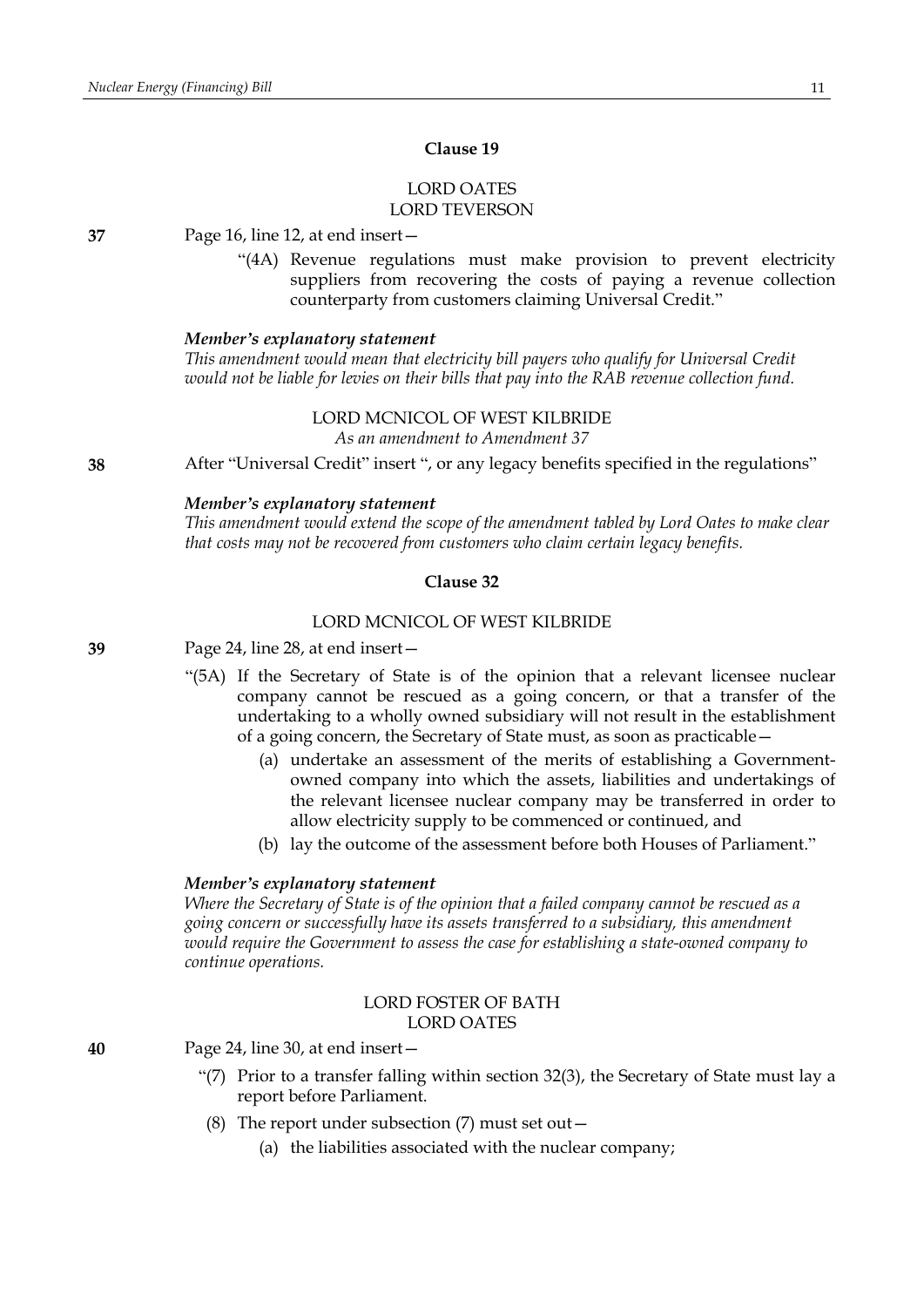#### **Clause 32** *- continued*

- (b) any estimated costs of getting the plant operational again if it has been temporarily shut down;
- (c) the estimated lifespan of the nuclear power station; and
- (d) decommissioning costs and confirmation of any funding provided by the nuclear company for this purpose."

#### *Member's explanatory statement*

*This amendment would require the Secretary of State to publish a report on the matters listed prior to any transfers falling within Clause 32(3).*

#### **Clause 36**

# LORD FOSTER OF BATH

**41** Page 28, line 34, at end insert—

"(ga) the relevant upper tier local authority covering the site for the nuclear project,"

#### *Member's explanatory statement*

*This amendment would require the Secretary of State to consult the relevant upper tier local authority under this section.*

# **Clause 40**

# LORD VAUX OF HARROWDEN

**42** Page 31, line 25, after "disregarded" insert "if A holds no shares in B, or in the case of paragraph (b) if A held no shares in B prior to the exercise of relevant share security rights"

#### *Member's explanatory statement*

*This amendment is intended to remove a potential loophole that would allow a party to structure its ownership in order to avoid being treated as being associated. The amendment is designed to allow genuine debt providers to benefit from the exemptions as intended, but to prevent the exemptions being used by shareholders.*

#### **After Clause 41**

# LORD FOSTER OF BATH LORD OATES

**43** Insert the following new Clause—

**"Report on proposed payments to a nuclear administrator or relevant licensee nuclear company**

- (1) Prior to making payments for the purpose described in section  $41(2)(c)$ , the Secretary of State must prepare and publish a report on the proposed payment and must lay a copy of the report before Parliament.
- (2) Before the payment is made, the report under subsection (1) must be approved by the House of Commons."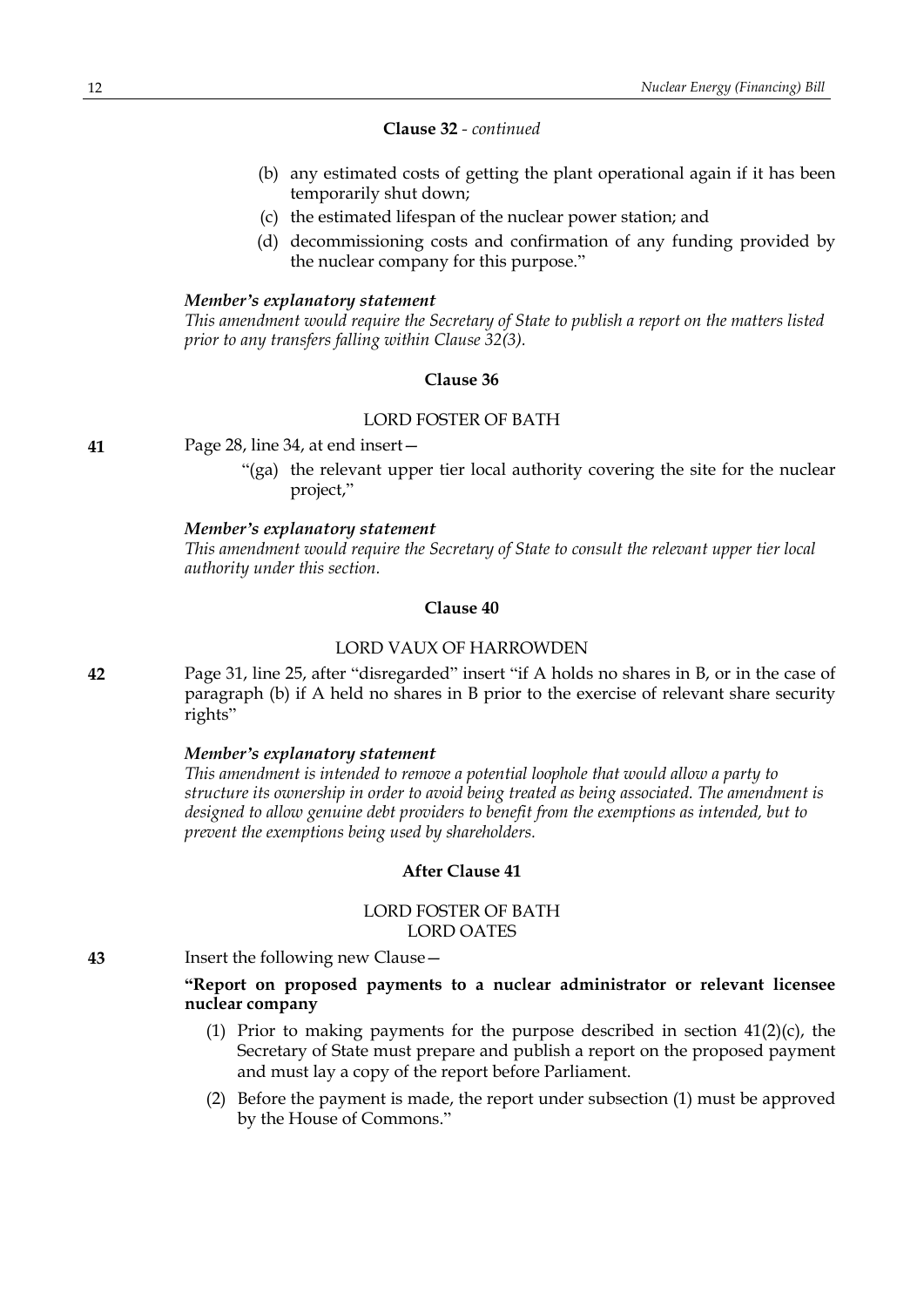*This new Clause would require any payments under Clause 41(2)(c) to be approved by the House of Commons before being made.*

# **Clause 44**

# BARONESS BENNETT OF MANOR CASTLE

**44** Page 34, line 1, leave out paragraph (c)

**45** Page 34, line 2, at end insert—

- "(3) Part 3 (except as mentioned in subsection  $(1)(c)$ ) comes into force on such day as the Secretary of State may by regulations appoint, but the Secretary of State may not appoint such a day unless the Secretary of State—
	- (a) is satisfied that measures are in place for the safe treatment and disposal of any nuclear material that is likely to be produced as a result of the operation of that Part, and
	- (b) has laid a report before Parliament to that effect."

# *Member's explanatory statement*

*This would prevent financing being made available to nuclear companies until a plan exists for the safe treatment and disposal of the nuclear waste generated.*